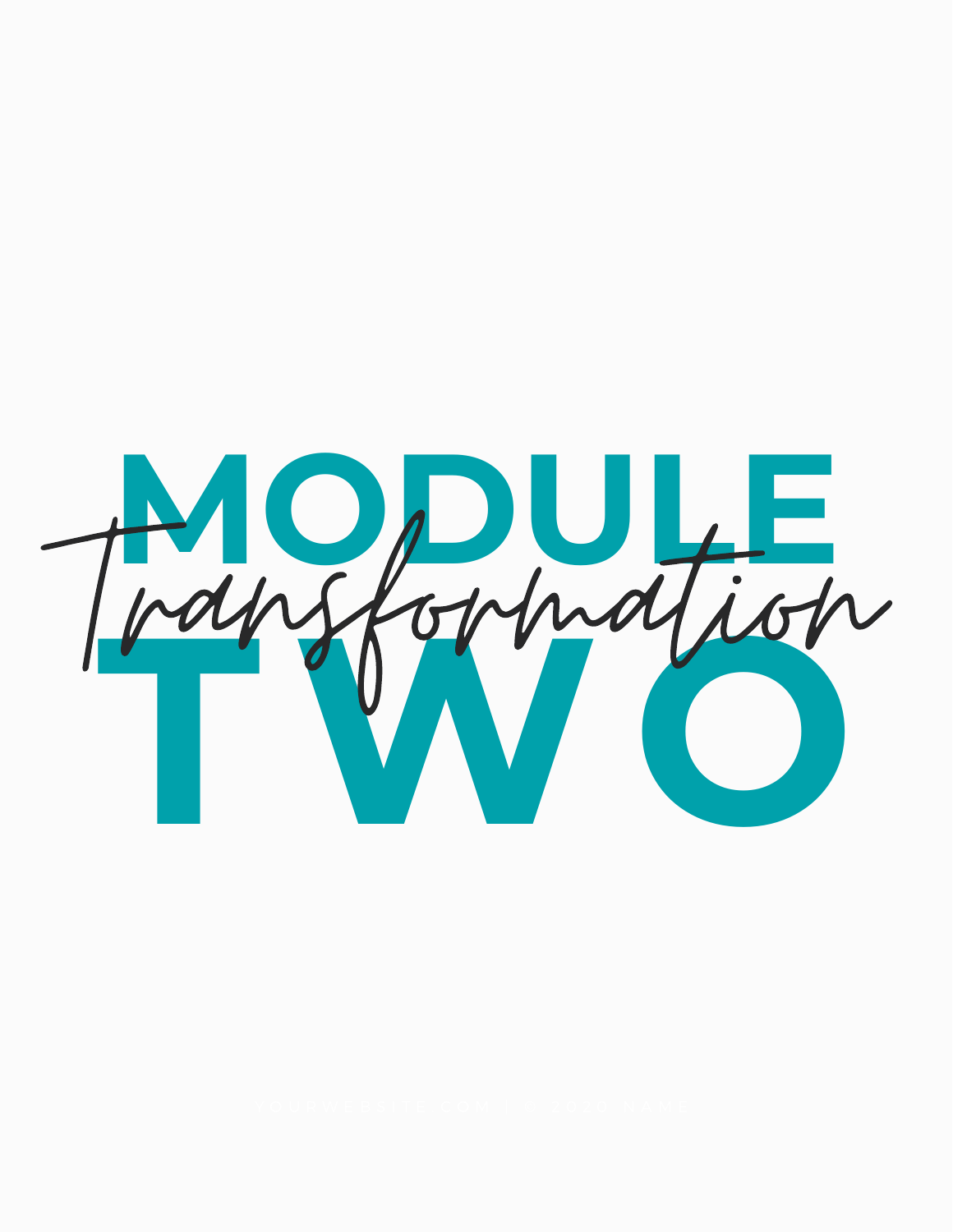Module 2

### T R A N S F O R M I N G D Y S F U N C T I O N

### **Module Introduction**

In order to get something you've never had, you have to do something you've never done. Have you heard this quote? This applies to the work we're going to be doing in this module.

You may be so used to being frustrated with everything your partner is and isn't doing that it feels like the state of your relationship currently feels like all his fault. Let me reassure you now, all relationships are 50/50. Why? There are 2 people and each of you is half of the co-creation in some way. This is why, before we begin the work on how to change your partner, first we are going to focus on you.

It may not be comfortable for you to look at your part, but transformation isn't always about comfort. At least not at first. What I always strive for is healing so the persistent pain goes away. A surgery might hurt in the process but aliviates so much discomfort afterwards.

Allow this process to be that for you. Allow yourself to have courage, get vulnerable, look deep within yourself. Each awareness is a release. Each ah-ha is one piece of creating the love life of your dreams. Allow yourself to go there.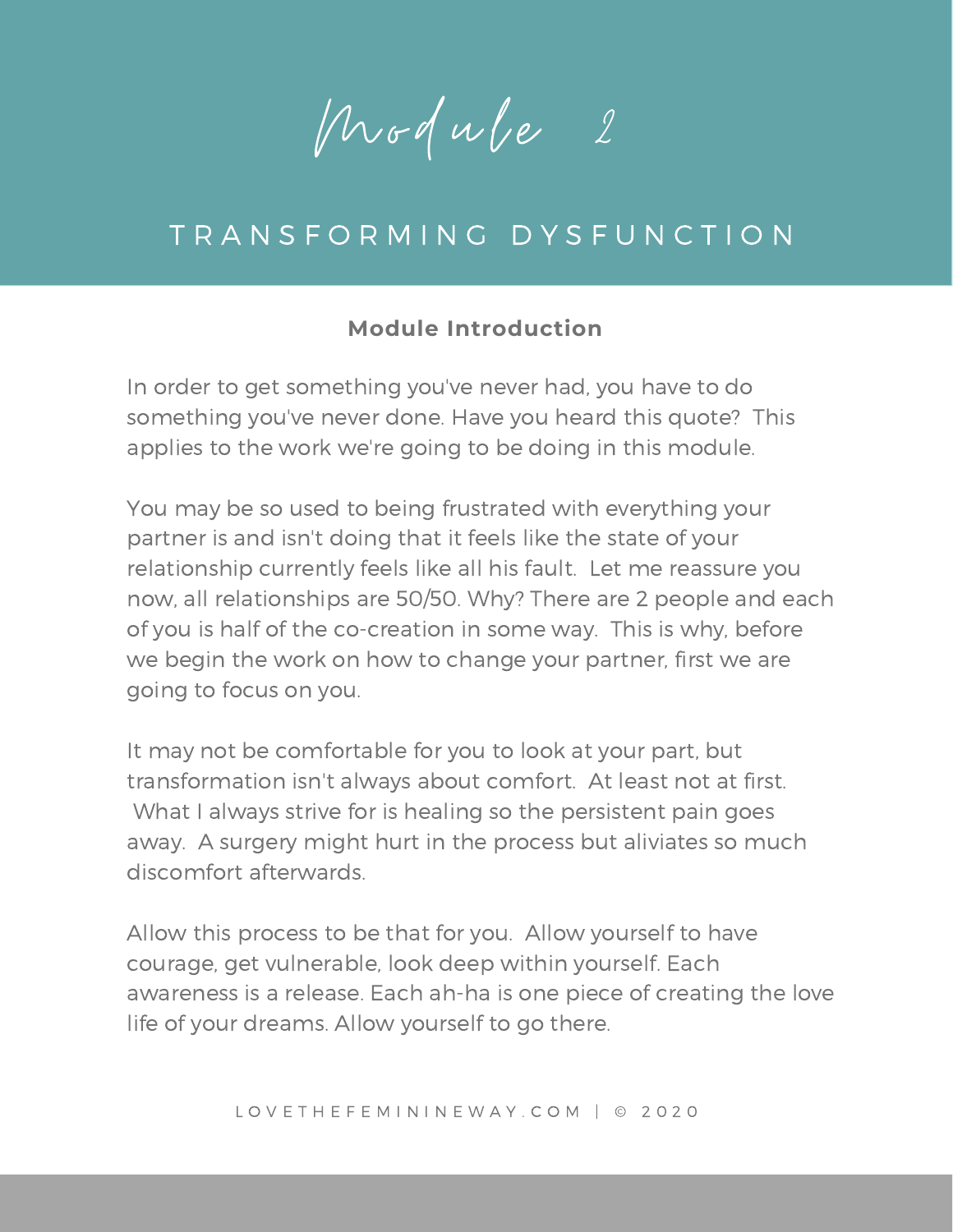# 2 .1 CODEPENDENCY CIRCLE

**INSTRUCTIONS**: Fill in the circle in all the ways you and your romantic partner fit the roles below.

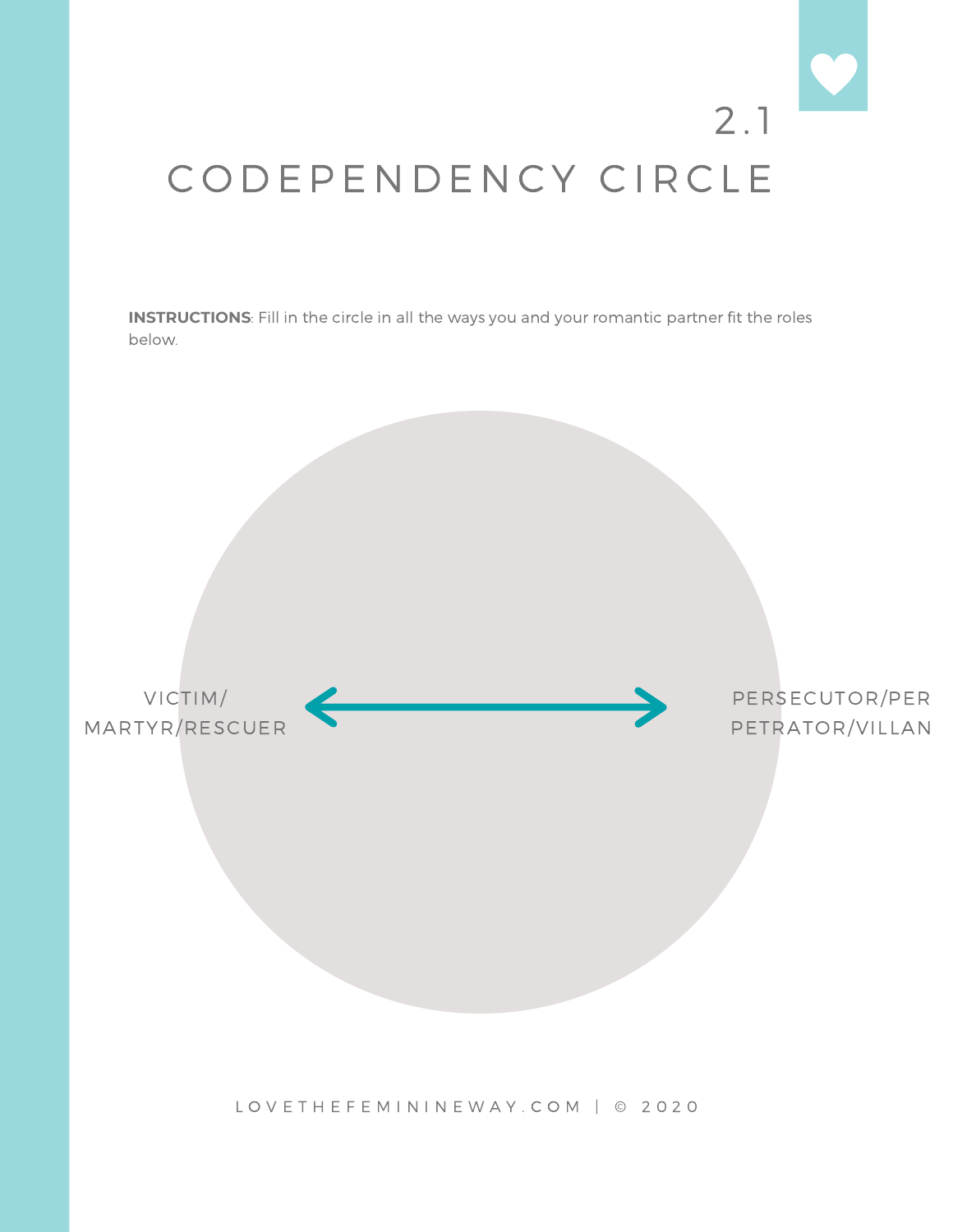# 2 .1 THE DRAMA TRIANGLE

**INSTRUCTIONS**: Fill in the drama triangle with names and ways each of you fulfill that particular role.

# RESCUER/ ENABLER PERSECUTOR/ PERPETRATOR

VICTIM/MARTYR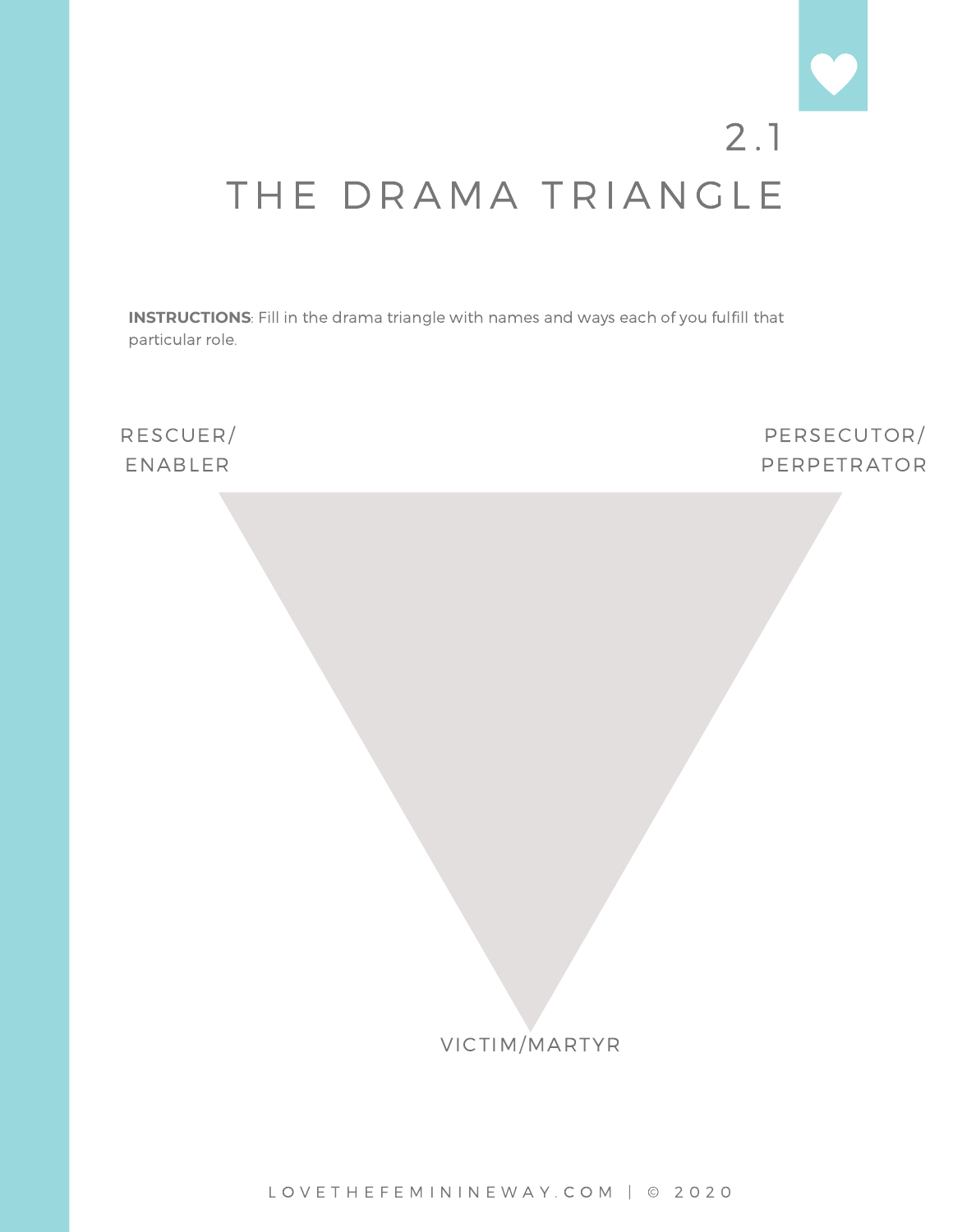# 2.1 YOU KNOW YOU ARE IN A CODEPENDENT RELATIONSHIP IF... CHECK ALL THAT APPLY

1. You say yes when you really want to say no 2. You take responsibility to fix your partner 3. Your partner's mood/feelings affects yours 4. You fear your partner will leave/fantasize you could leave 5. You give all your love & it is rejected/denied You do little on your own 6. 7. Your partner is abusive in any way 8. You make excuses for your partner's behavior 9. You feel guilty & ashamed for no reason 10. You go out of your way to avoid confrontation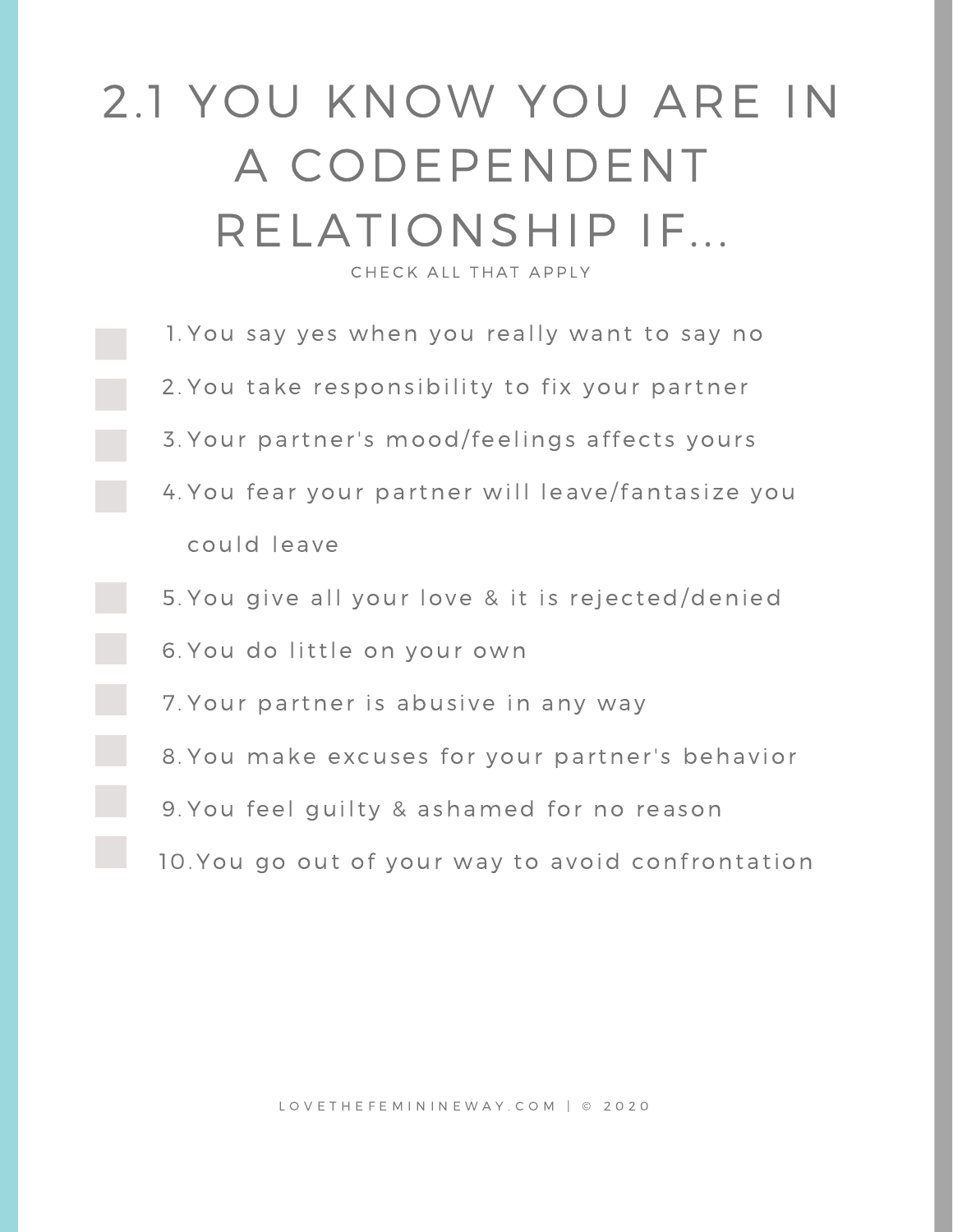## 2.2.

# CODEPENDENCY TRAITS

### PERSECTUTOR/VILLAN VICTIM/MARTYR/RESCUER

| defensive       | give until angry  |
|-----------------|-------------------|
| aggressive      | people pleases    |
| manipulative    | makes excuses     |
| selfish         | can't receive     |
| defiant         | deflects          |
| authoritarian   | obsesses over     |
| confrontational | others needs      |
| controlling     | submissive        |
| belittling      | powerless         |
| guilt producing | complacent        |
| don't take      | compliant         |
| responsibility  | withdrawn         |
| obsessive       | needy             |
| hostile         | don't trust       |
| disagreeable    | feel guilty       |
| projects onto   | takes care of     |
| others          | everyone but self |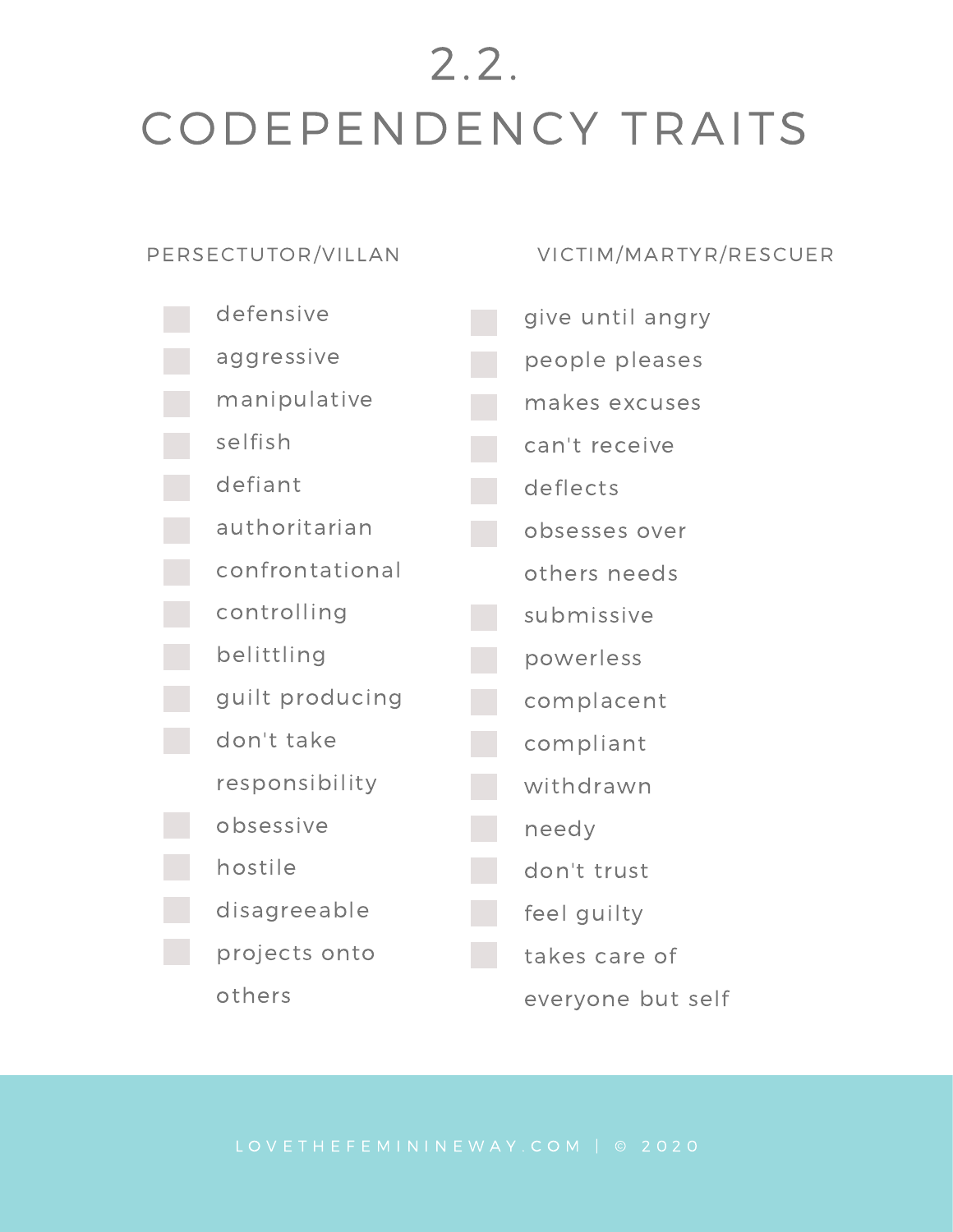# 2.2 LETTER TO MOM

Write a letter to your mother stating everything you haven't communicated before. Use the list of codependent traits you unconsciously chose to take on from your mother. Agknowledge what is your and what is not yours and that the past is not your truth.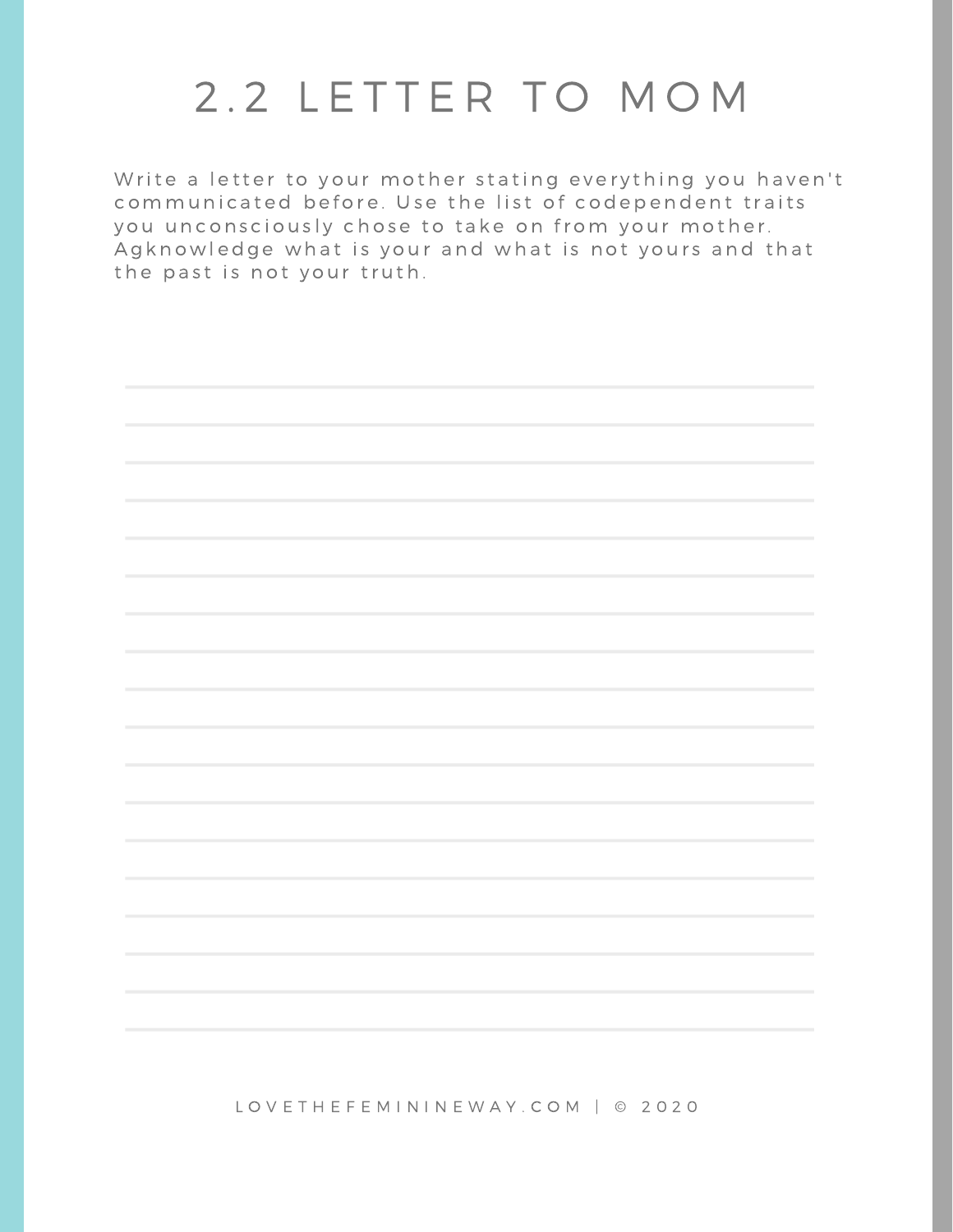# 2.2 LETTER TO DAD

Write a letter to your father stating everything you haven't communicated before. Use the list of codependent traits you unconsciously chose to take on from your father. Agknowledge what is your and what is not yours and that the past is not your truth.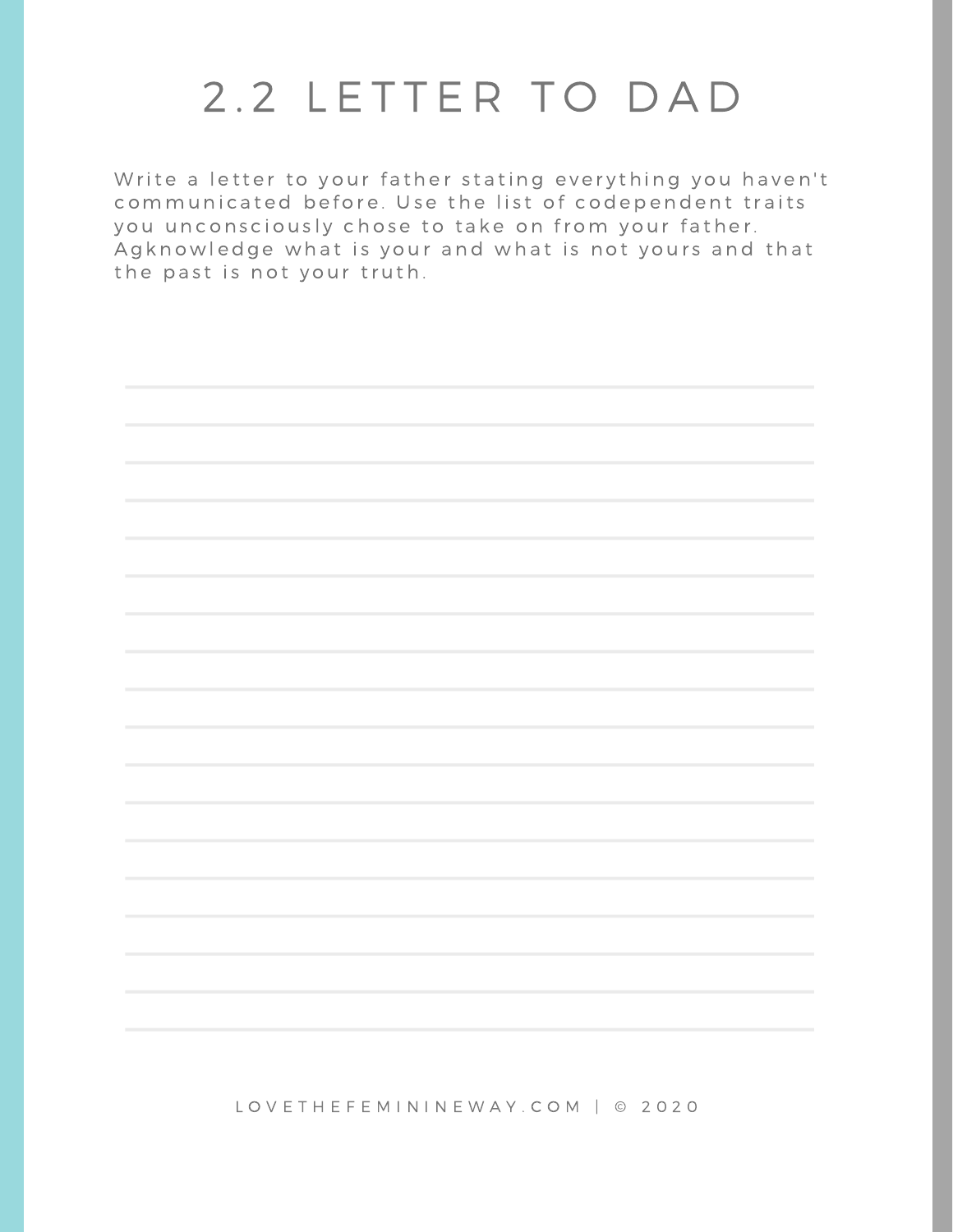# 2 . 3 E N E R G Y G R A P H

Study the graph as you follow the training video. Ues a colored pencil or pen to underline the traits you have. Then circle (or highlight) the traits you desire to have. Now use a different color for your partner and do the same thing.

|                                                                                                                                                                 | Empowered in Relationship                                                                                                                                                                                        |
|-----------------------------------------------------------------------------------------------------------------------------------------------------------------|------------------------------------------------------------------------------------------------------------------------------------------------------------------------------------------------------------------|
| <b>Empowered Masculine</b><br>$\bullet$ Strong<br>supportive<br>intentional<br>giving<br>provides physical &<br>emotional structure<br>& safety                 | Empowered Feminine<br>surrenders and trusts<br>shines & radiates love<br>allows & receives<br>$\bullet$ intuitive & spacious<br>• feels very safe<br>expresses needs,<br>feelings & desires<br>is very supported |
| <b>Wounded Masculine</b><br>• defensive<br>aggressive<br>manipulative<br>selfish & defiant<br>authoritarian<br>confrontational<br>• controlling<br>• belittling | <b>Wounded Feminine</b><br>powerless<br>· victim & martyr<br>$\bullet\,$ weak & submissive<br>$\bullet$ compliant<br>$\bullet$ complacent<br>$\bullet$ dependent<br>withdrawing<br>withholding                   |

Disempowered/wounded in Relationship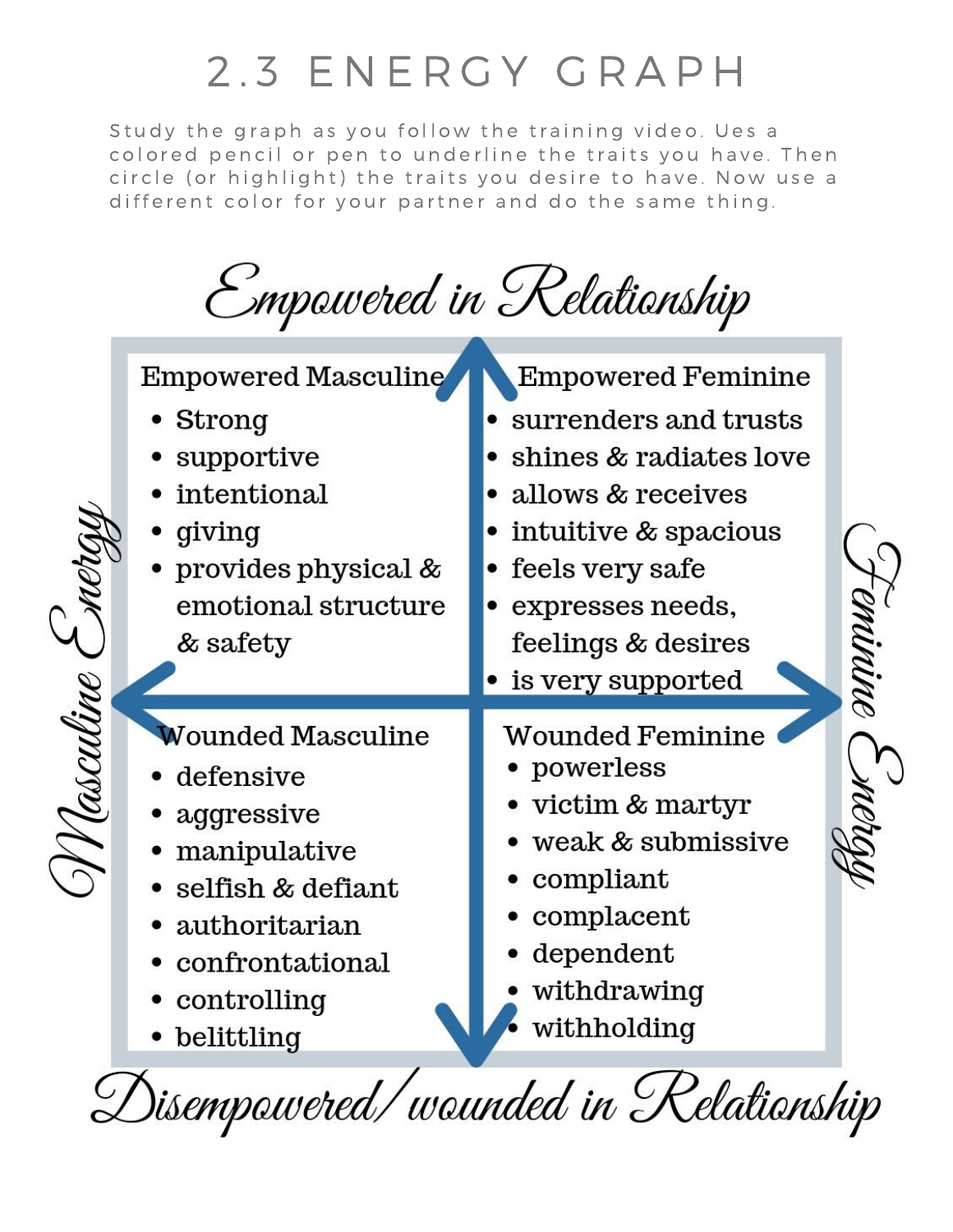# 2.4 TRIGGERS

- 1. Write down one trigger with your partner; one thing that really makes you angry, sad, resentful, feeling guilty, ashamed, withdrawn, doubtful, etc. Name the emotion and write down the circumstance. The first step is to notice and acknowledge.
- 2. Reflect on the following questions: What is the pattern? (what's my default?) What do I need? What is this trigger telling me? What am I not seeing? What am I not acknowledging within myself that I am projecting onto y o u ?
- 3. How can I release this trigger?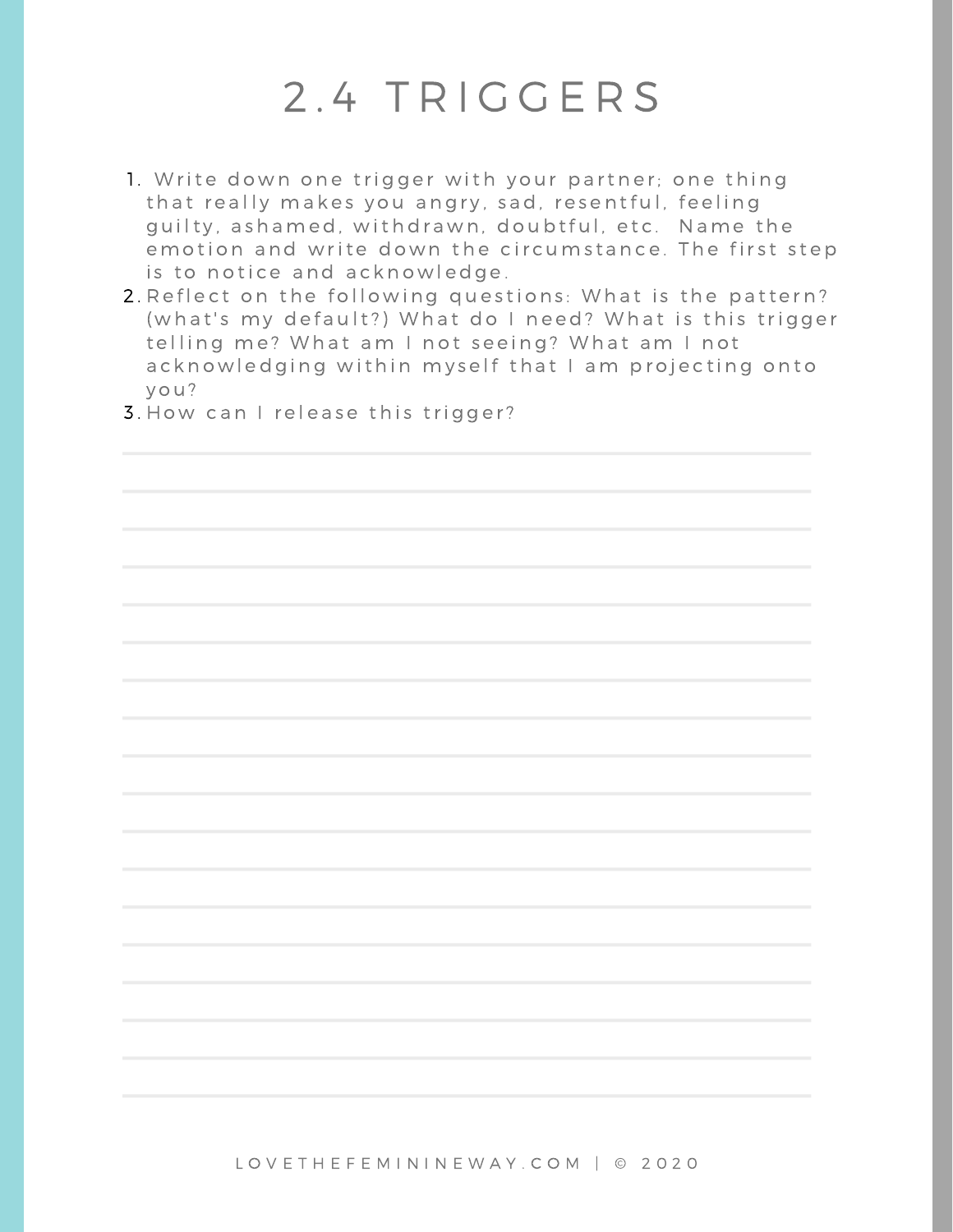# 2.5 REFLECT & RELEASE

**INSTRUCTIONS**: Fill in the two triangles with one trigger your partner projects onto you that isn't yours, and then one way you can reflect it back respectfully and choose to not take it on.

NAME YOUR PARTNER'S TRIGGER

WHAT CAN YOU DO TO NOT TAKE IT ON?